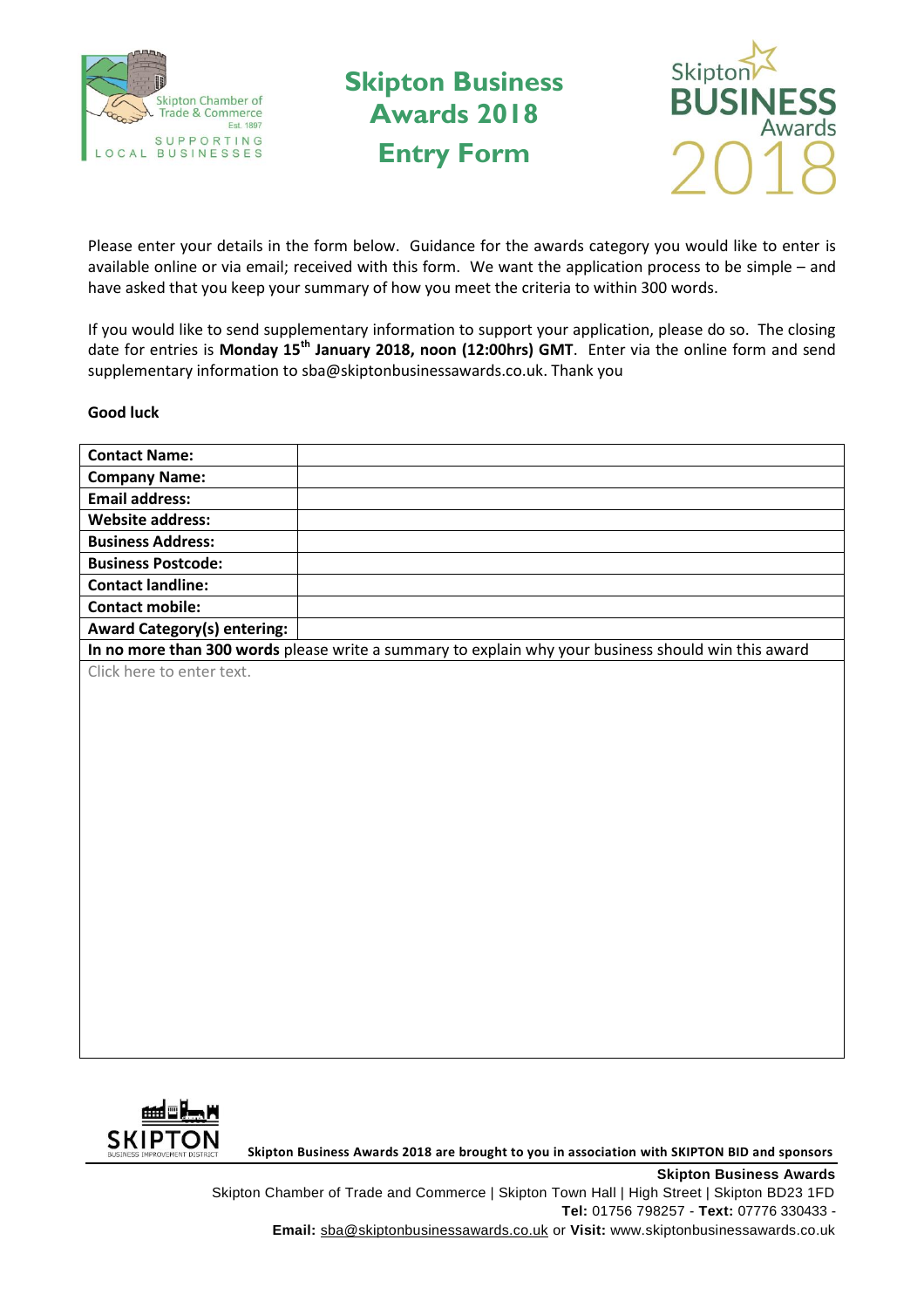**Word count (up to 300 words)**

Email supporting documents to **sba@skiptonbusinessawards.co.uk**

N.B. Entrants must be within the BD23 area

Category sponsors may not enter the category they have sponsored.

For a full list of FAQs – refer to the separate document, online or submitted via email with this form.

**Send your logo and a high resolution image (jpeg or pdf) of your business with this entry – which will be used during the Presentation Evening, should your company be shortlisted for an award.**

Thank you



Skipton Chamber of Trade and Commerce | Skipton Town Hall | High Street | Skipton BD23 1FD **Tel:** 01756 798257 - **Text:** 07776 330433 **Email:** sba@skiptonbusinessawards.co.uk or **Visit:** www.skiptonbusinessawards.co.uk